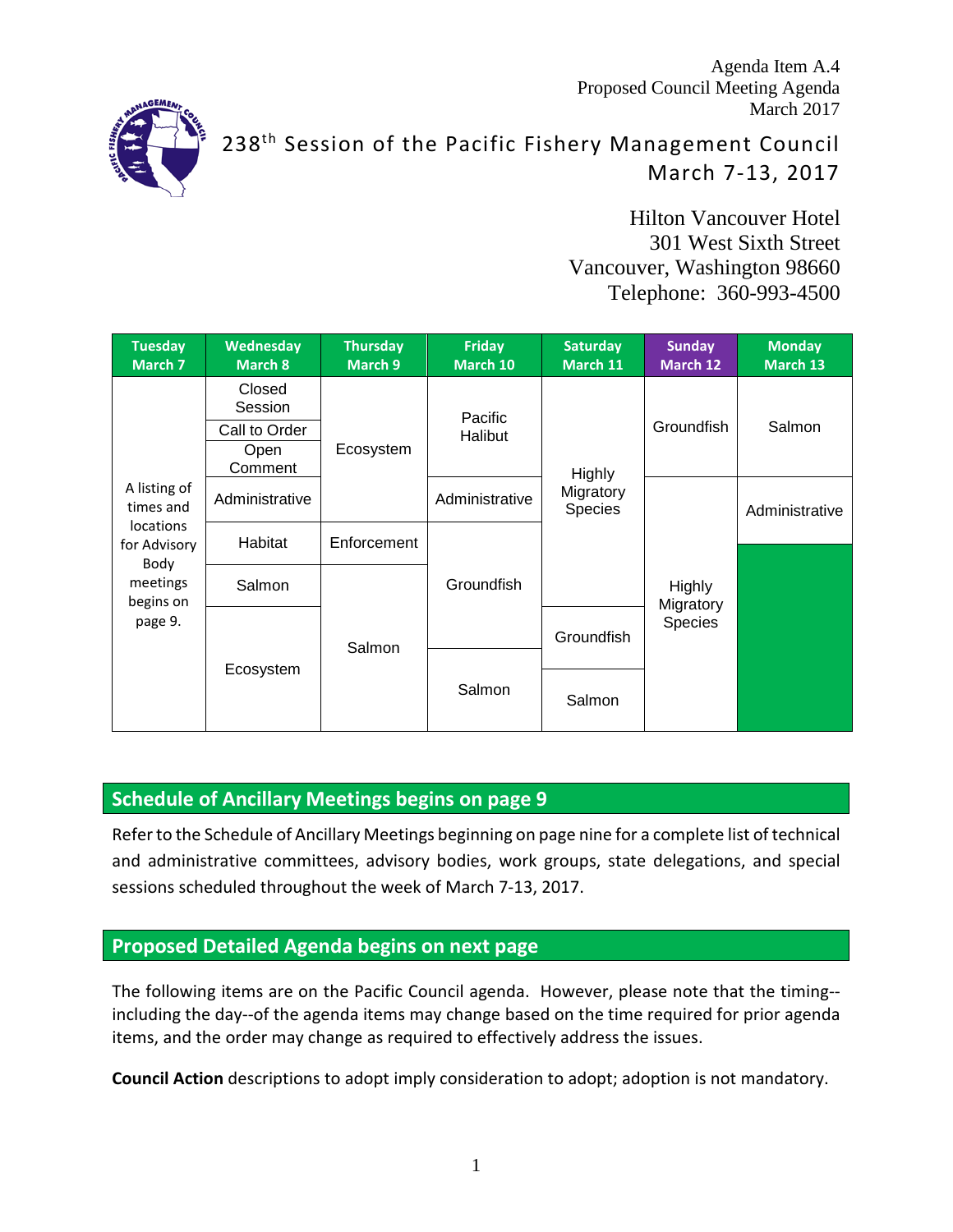

238th Session of the Pacific Fishery Management Council

March 7-13, 2017

Proposed Detailed

# AGENDA

| <b>Wednesday, March 8, 2017</b> |  |  |
|---------------------------------|--|--|
|                                 |  |  |

## General Council Session *Heritage A/B*

| 8:00 a.m. | <b>Closed Executive Session</b> |  |
|-----------|---------------------------------|--|

This session is closed to all except Council members, their designees, and others designated by the Council Chair to discuss litigation and personnel matters.

## **9:00 a.m.**

# **A. Call to Order** A.1 Opening Remarks **Herb Pollard**, Chair A.2 Roll Call Chuck Tracy A.3 Executive Director's Report Chuck Tracy A.4 Agenda Herb Pollard a. **Council Action**: Approve Agenda **B. Open Comment Period** B.1 Comments on Non-Agenda Items Mike Burner Mike Burner a. Advisory Body and Management Entity Comments b. Public Comment c. Council Discussion and Comments as Appropriate **C. Administrative Matters** C.1 National Marine Sanctuaries Coordination Report Kerry Griffin a. Report of the National Marine Sanctuary Program Bill Douros b. Reports and Comments of Advisory Bodies and Management Entities c. Public Comment d. Council Discussion **D. Habitat** D.1 Current Habitat Issues Jennifer Gilden a. Report of the Habitat Committee and the Joel Kawahara b. Reports and Comments of Advisory Bodies and Management Entities

- c. Public Comment
- d. **Council Action**: Consider Habitat Committee Recommendations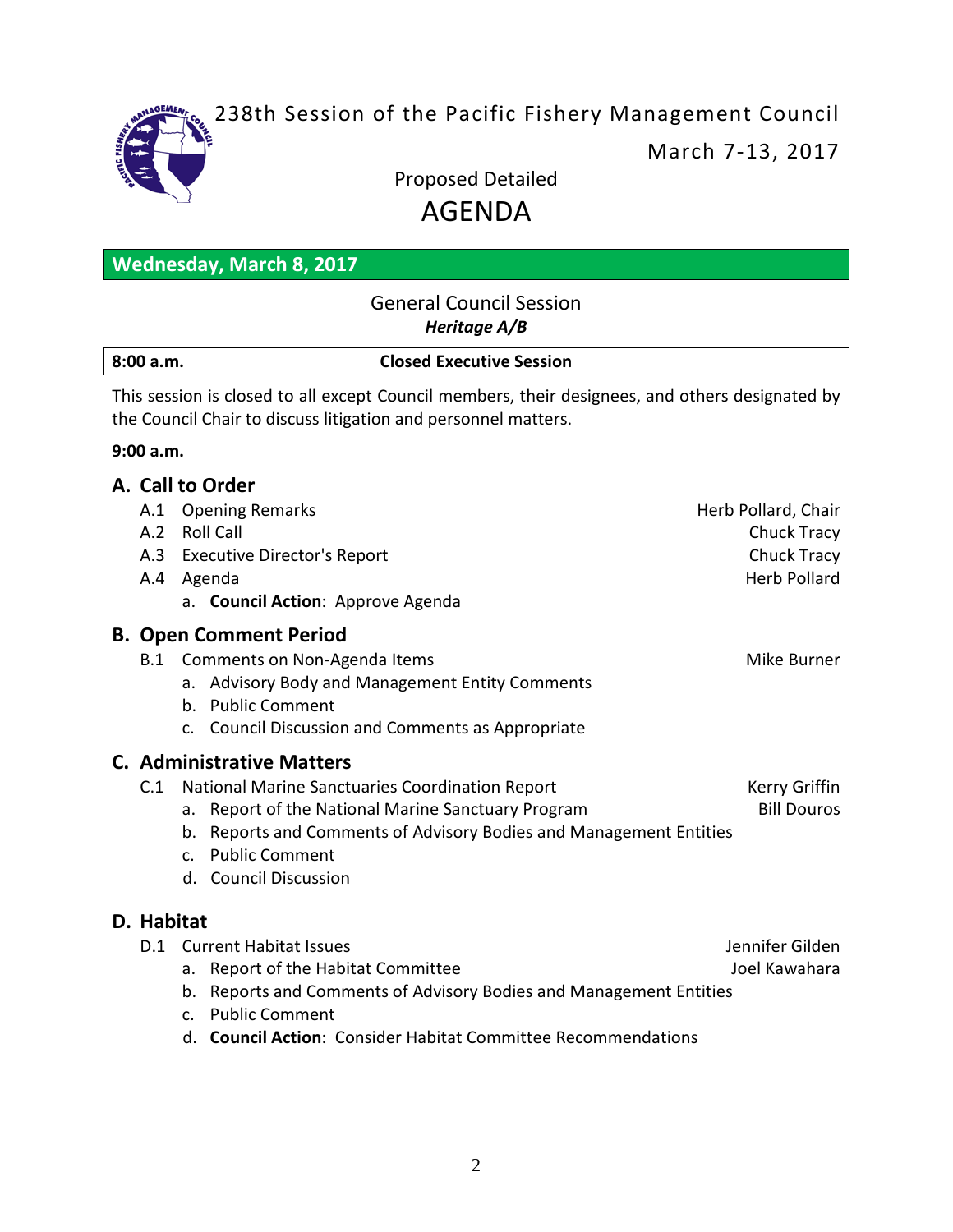# **Wednesday, March 8, 2017 -continued**

#### **E. Salmon Management**

- E.1 National Marine Fisheries Service Report New York Robin Ehlke
	- a. Regulatory Activities **Peter Dygert Peter Dygert**
	- b. Fisheries Science Center Activities Network Channel Activities NWFSC/SWFSC
	- c. Reports and Comments of Advisory Bodies and Management Entities
	- d. Public Comment
	- e. Council Discussion

# **F. Ecosystem-Based Fishery Management**

- F.1 Annual State of the California Current Ecosystem Report Kit Dahl
	- a. Report of the IEA Team Chris Harvey, Toby Garfield
		- b. Reports and Comments of Advisory Bodies and Management Entities
		- c. Public Comment
		- d. **Council Action**: Consider the California Current Ecosystem Report and Make Recommendations on Focal Topic Areas for Future Annual Reports
- F.2 Sablefish Ecosystem Indicators John DeVore
	- a. Reports and Comments of Advisory Bodies and Management Entities
	- b. Public Comment
	- c. **Council Action**: Review Progress and Provide Guidance

# **Thursday, March 9, 2017**

## **8:00 a.m.** *Heritage A/B*

- **A. Call to Order** (reconvene) **A. Call to Order** (reconvene)
	- A.5 Commencing Remarks **Chuck Tracy**

# **F. Ecosystem-Based Fishery Management** (continued)

- F.3 Review of Fishery Ecosystem Plan Initiatives Kit Dahl
	- a. Reports and Comments of Advisory Bodies and Management Entities
	- b. Public Comment
	- c. **Council Action**: 1) Identify New Fishery Ecosystem Plan Initiatives to be Added to Appendix A, 2) Provide Guidance on Other Updates to Appendix A, and 3) Determine Whether to Begin Work on an Initiative in the Coming Year, Including Process and Schedule

## **G. Enforcement Issues**

- G.1 Annual U.S. Coast Guard Fishery Enforcement Report Jim Seger
	- a. U.S. Coast Guard Annual West Coast Fishery Enforcement Report **RADM Mark Butt**
	- b. Reports and Comments of Advisory Bodies and Management Entities
	- c. Public Comment
	- d. **Council Action**: Consider the U.S. Coast Guard Report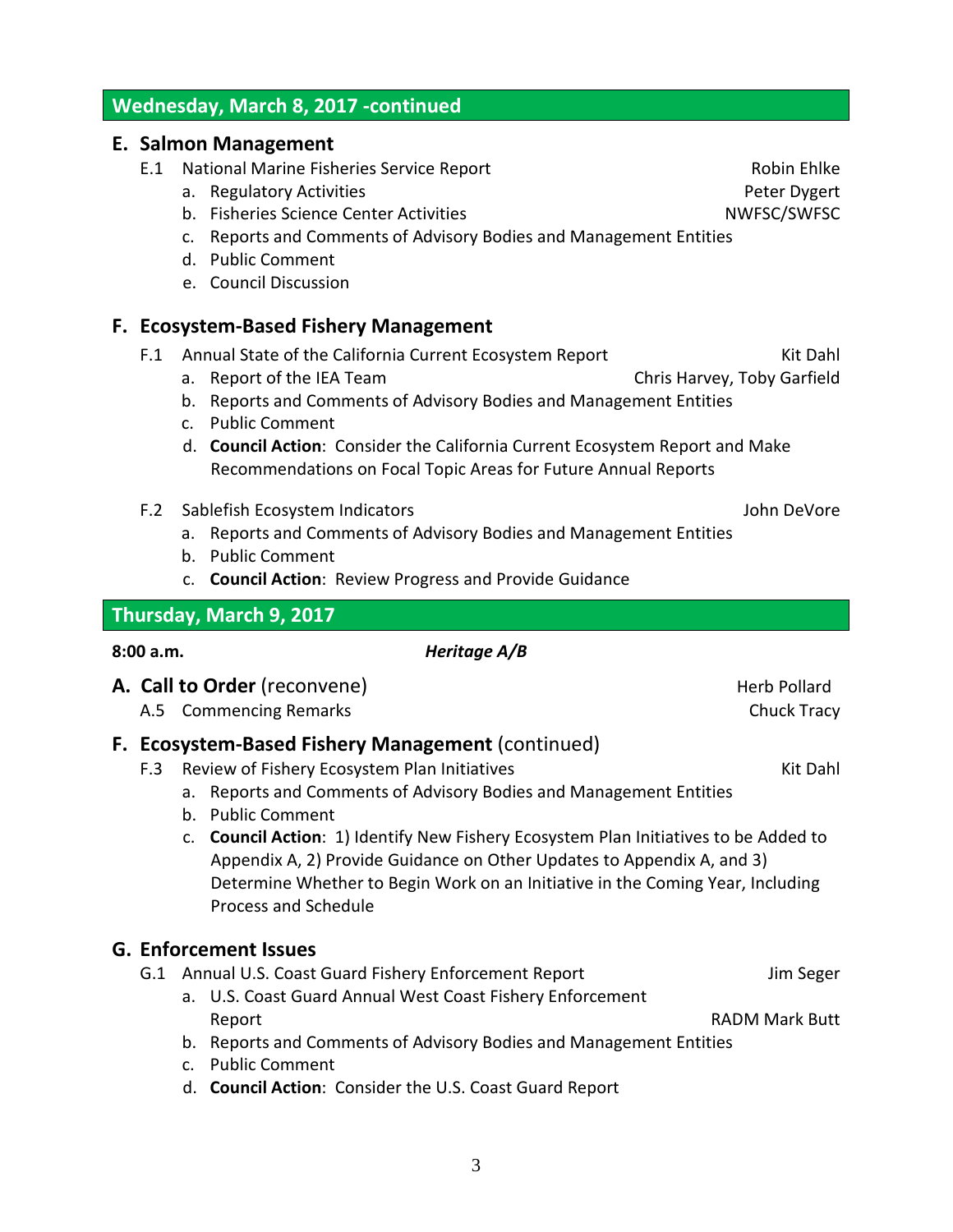# **Thursday, March 9, 2017 - continued**

#### **E. Salmon Management** (continued)

- E.2 Review of 2016 Fisheries and Summary of 2017 Stock Abundance Forecasts Robin Ehlke
	- a. Reports and Comments of Advisory Bodies and Management Entities
	- b. Public Comment
	- c. **Council Action:** Review and Discuss Relevant Fishery Information, Act on Relevant Conservation Objectives or Status Determinations, and Adopt 2017 Abundance Forecasts and Annual Catch Limits as Necessary
- E.3 Identification of Management Objectives and Preliminary Definition of 2017 Salmon Management Alternatives **Robin Engineerity** Robin Ehlke
	- a. Report of the Pacific Salmon Commission **Phil Anderson**
	- b. Reports and Comments of Advisory Bodies and Management Entities
	- c. Public Comment
	- d. **Council Action:** Adopt Council Recommendations for Initial Management Measure Alternatives for Salmon Technical Team Collation and Description

# **Friday, March 10, 2017**

- **A. Call to Order** (reconvene) **A. Call to Order** (reconvene)
	- A.6 Commencing Remarks **Chuck Tracy**

## **H. Pacific Halibut Management**

- H.1 Report on the International Pacific Halibut Commission (IPHC) Meeting Kelly Ames
	- a. IPHC Report **Dave Wilson** Bullet Contract Contract Contract Contract Contract Contract Contract Contract Contract Contract Contract Contract Contract Contract Contract Contract Contract Contract Contract Contract Contra
	- b. Council IPHC Representative Report Phil Anderson and Michele Culver
	- c. Reports and Comments of Advisory Bodies and Management Entities
	- d. Public Comment
	- e. **Council Action**: Consideration of the IPHC Meeting Reports
- H.2 Incidental Catch Recommendation Options for the Salmon Troll and Final Recommendations for Fixed Gear Sablefish Fisheries Kelly Ames

- a. Reports and Comments of Advisory Bodies and Management Entities
- b. Public Comment
- c. **Council Action:** Make Recommendations for Inseason Changes to April 2017 Retention Limits in the Salmon Troll Fishery, as Necessary; Adopt Public Review Options for Retention in 2017 and April 2018 Salmon Troll Fishery; and Adopt Final Retention Limits for 2017 Fixed Gear Sablefish Fishery

**8:00 a.m.** *Heritage A/B*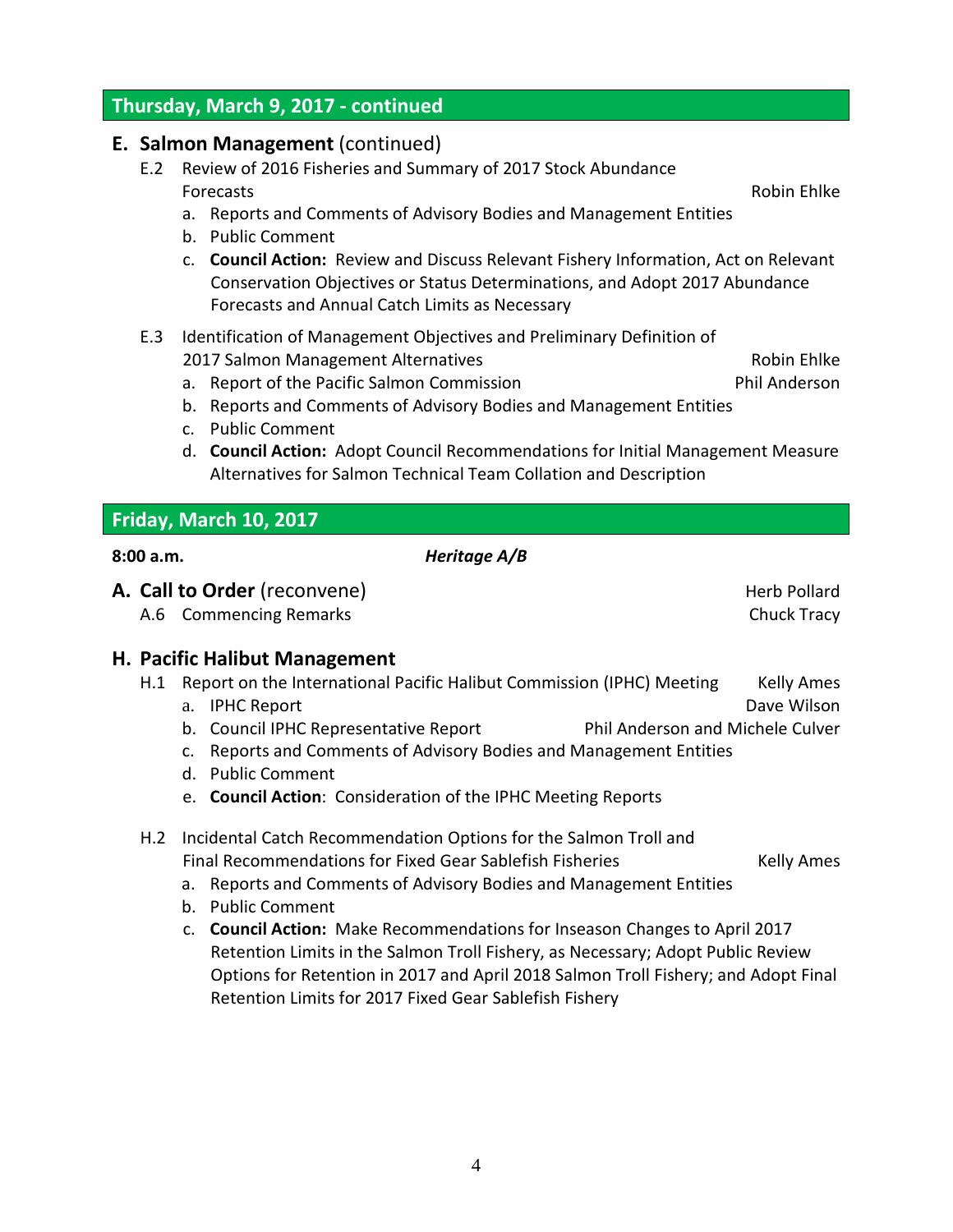# **Friday, March 10, 2017 - continued**

#### **C. Administrative Matters** (continued)

- C.2 National Standard 1 Guidelines Carryover Provisions The Muslim DeVore
	- a. National Marine Fisheries Service Report Frank Lockhart
	- b. Reports and Comments of Advisory Bodies and Management Entities
	- c. Public Comment
	- d. **Council Action**: Review Guidelines and Consider Potential Application in Council Fishery Management Plans, As Necessary

#### **I. Groundfish Management**

- I.1 Salmon Endangered Species Act (ESA) Consultation Analysis Kit Dahl
	- a. Reports and Comments of Advisory Bodies and Management Entities
	- b. Public Comment
	- c. **Council Action**: Provide Recommendations on the Analysis

## **E. Salmon Management** (continued)

- E.4 Council Recommendations for 2017 Management Alternative Analysis Robin Ehlke
	- a. Reports and Comments of Advisory Bodies and Management Entities
	- b. Public Comment
	- c. **Council Action:** Direction to the Salmon Technical Team and Salmon Advisory Subpanel on Alternative Development and Analysis

|           | Saturday, March 11, 2017                                                                                                                                                                                                                                                                           |                                                                     |
|-----------|----------------------------------------------------------------------------------------------------------------------------------------------------------------------------------------------------------------------------------------------------------------------------------------------------|---------------------------------------------------------------------|
| 8:00 a.m. | Heritage A/B                                                                                                                                                                                                                                                                                       |                                                                     |
|           | A. Call to Order (reconvene)<br>A.7 Commencing Remarks                                                                                                                                                                                                                                             | Herb Pollard<br>Chuck Tracy                                         |
| J.<br>J.1 | <b>Highly Migratory Species Management</b><br>National Marine Fisheries Service Report<br>a. Regulatory Activities<br><b>Fisheries Science Center Activities</b><br>$b_{-}$<br>Reports and Comments of Advisory Bodies and Management Entities<br>c.<br>d. Public Comment<br>e. Council Discussion | Kit Dahl<br>Heidi Taylor<br><b>Gerard DiNardo and James Caretta</b> |
| J.2       | Update on Existing Deep-Set Buoy Gear Exempted Fishing Permits (EFPs)<br>Reports and Comments of Advisory Bodies and Management Entities<br>a.<br><b>Public Comment</b><br>b.                                                                                                                      | Kit Dahl                                                            |

c. **Council Action**: Review Deep-Set Buoy Gear Exempted Fishing Permit Activity, Make Recommendations as Appropriate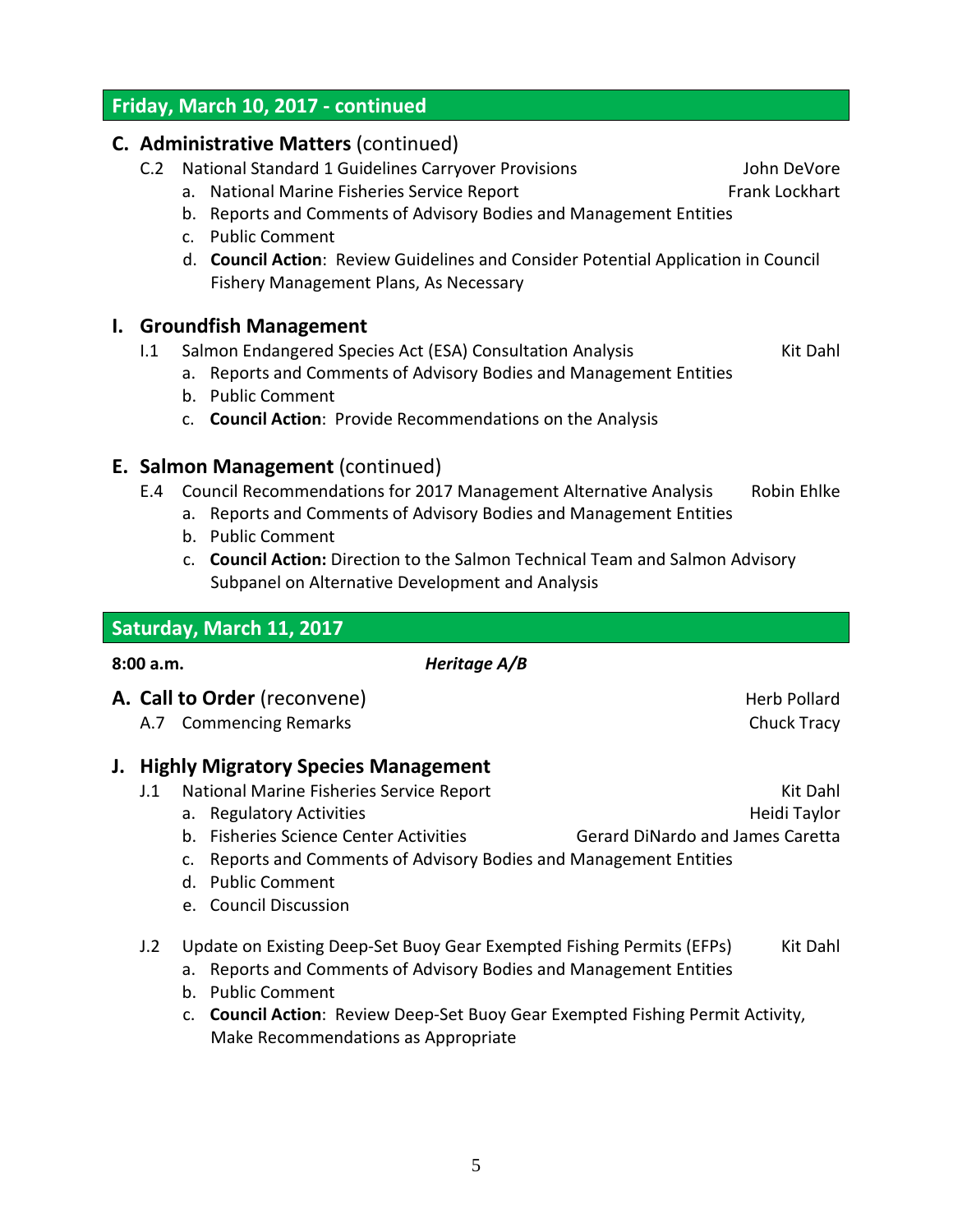# **Saturday, March 11, 2017 - continued**

# **J. Highly Migratory Species Management** (continued)

- J.3 Proposed Deep-Set Buoy Gear Exempted Fishing Permits Kit Dahl
	- a. Reports and Comments of Advisory Bodies and Management Entities
	- b. Public Comment
	- c. **Council Action:** 1) Review Proposed Criteria for Expedited Approval of Deep-Set Buoy Gear Exempted Fishing Permit Application and Adopt for Immediate Use, if Appropriate, and 2) Consider Expedited Review Criteria and Make Recommendations to NMFS on Exempted Fishing Permit Applications to Test Deep-Set Buoy Gear
- J.4 Amendment 4 to the Fishery Management Plan for West Coast Fisheries for Highly Migratory Species (HMS FMP) Noting the Communist Communist Communist Communist Communist Communist Communist Communist Communist Communist Communist Communist Communist Communist Communist Communist Communist Commun
	- a. Reports and Comments of Advisory Bodies and Management Entities
	- b. Public Comment
	- c. **Council Action:** Adopt Proposed HMS FMP Amendment 4 Language for Public Review and Provide Further Guidance

# **I. Groundfish Management** (continued)

- I.2 Reports and Recommendations from Groundfish Science Workshops and Methodology Reviews John DeVore
	- a. Reports and Comments of Advisory Bodies and Management Entities
	- b. Public Comment
	- c. **Council Action**: Review Reports and Adopt Science Workshop and Methodology Review Recommendations, as Appropriate

## **E. Salmon Management** (continued)

- E.5 Further Council Direction for 2017 Management Alternatives Robin Ehlke
	- a. Reports and Comments of Advisory Bodies and Management Entities
		- b. Public Comment
		- c. **Council Action:** Further Guidance and Direction as Necessary

## **Sunday, March 12, 2017**

#### **8:00 a.m.** *Heritage A/B*

# **A. Call to Order** (reconvene) **A. Call to Order** (reconvene)

- A.8 Commencing Remarks **Chuck Tracy** Chuck Tracy
- **I. Groundfish Management** (continued)
	- I.3 Consideration of Inseason Adjustments, Including Carryover Kelly Ames
		- a. Reports and Comments of Advisory Bodies and Management Entities
		- b. Public Comment
		- c. **Council Action**: Adopt Recommendations for Adjustments, Including Carryover, to 2017 Groundfish Fisheries, as Necessary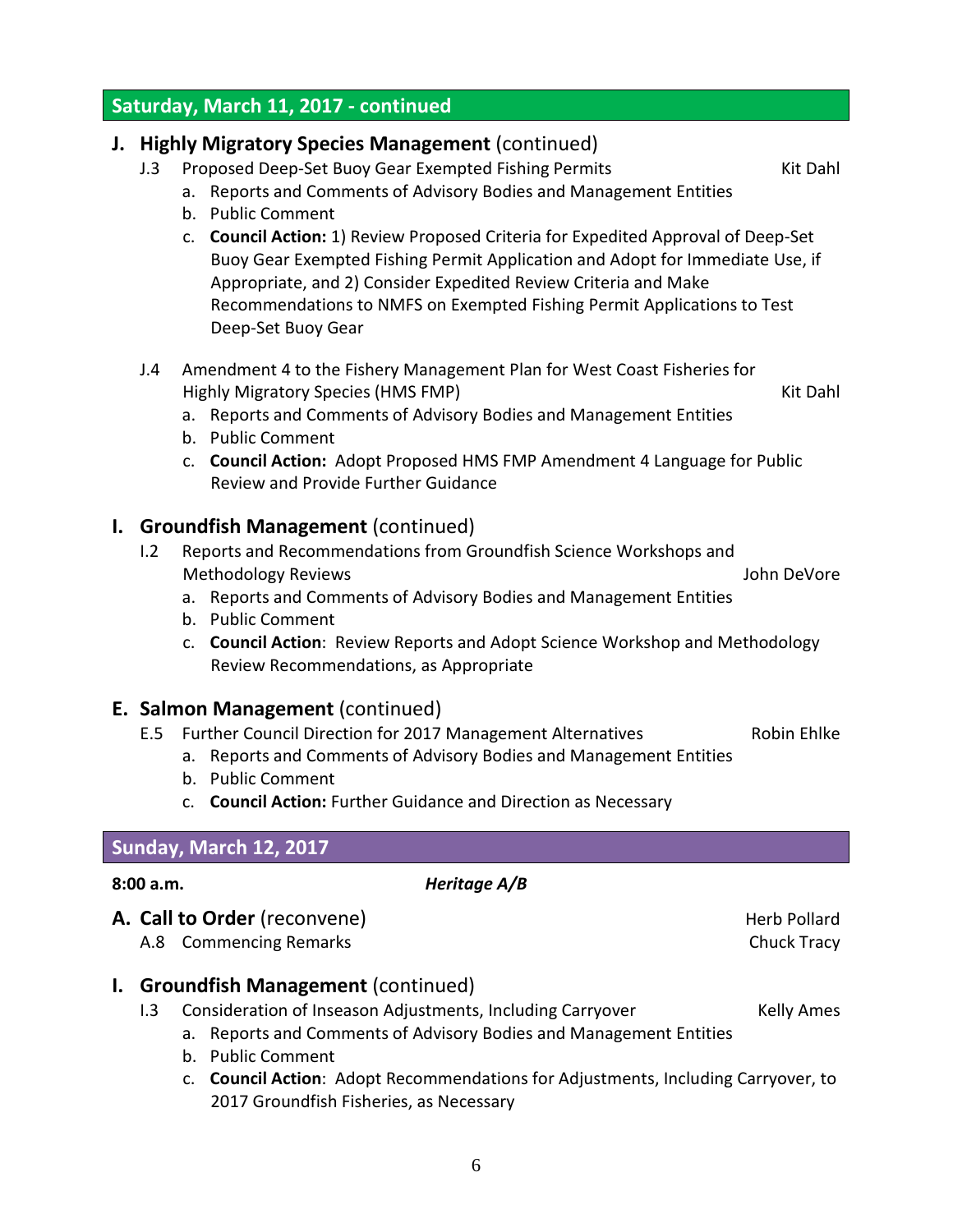- E.6 Adoption of 2017 Management Alternatives for Public Review Robin Ehlke a. Reports and Comments of Advisory Bodies and Management Entities
	- b. Public Comment

**E. Salmon Management** (continued)

c. **Council Action**: Adopt Ocean Salmon Management Alternatives for Public Review

| E.7 Salmon Hearings Officers                        | Robin Ehlke         |
|-----------------------------------------------------|---------------------|
| a. <b>Council Action:</b> Appoint Hearings Officers | <b>Herb Pollard</b> |

- d. Public Comment
- e. **Council Action:** Consider Reports on International Activities and Provide Recommendations, as Appropriate
- J.6 Fishery Management Plan Amendment 5: Final Action Authorizing Federal Drift Gillnet Permit Kit Dahl
	- a. Reports and Comments of Advisory Bodies and Management Entities
	- b. Public Comment

**8:00 a.m.** *Heritage A/B*

**Monday, March 13, 2017**

c. **Council Action:** Adopt a Final Preferred Alternative for Authorizing a Federal Limited Entry Permit for the California Large Mesh Drift Gillnet Fishery and Associated FMP Language

**A. Call to Order** (reconvene) **A. Call to Order** (reconvene) A.9 Commencing Remarks **Chuck Tracy** Chuck Tracy

# J.5 Recommendations for International Management Activities **Kit Dahl**

**J. Highly Migratory Species Management** (continued)

- a. Report on the Western and Central Pacific Fisheries
	- Commission Meeting **Commission Meeting Commission Meeting**
	-
	-
- b. Report of the National Marine Fisheries Service Theorem Heidi Taylor c. Reports and Comments of Advisory Bodies and Management Entities
	-
	-

# a. Joint Management Committee Report **Phil Anderson**

- b. Reports and Comments of Advisory Bodies and Management Entities
- c. Public Comment
- d. **Council Action**: Consider Necessary Actions for Implementing the 2017 Pacific Whiting Fishery, Including Yield Set-Asides

# **Sunday, March 12, 2017 - continued**

**I. Groundfish Management** (continued)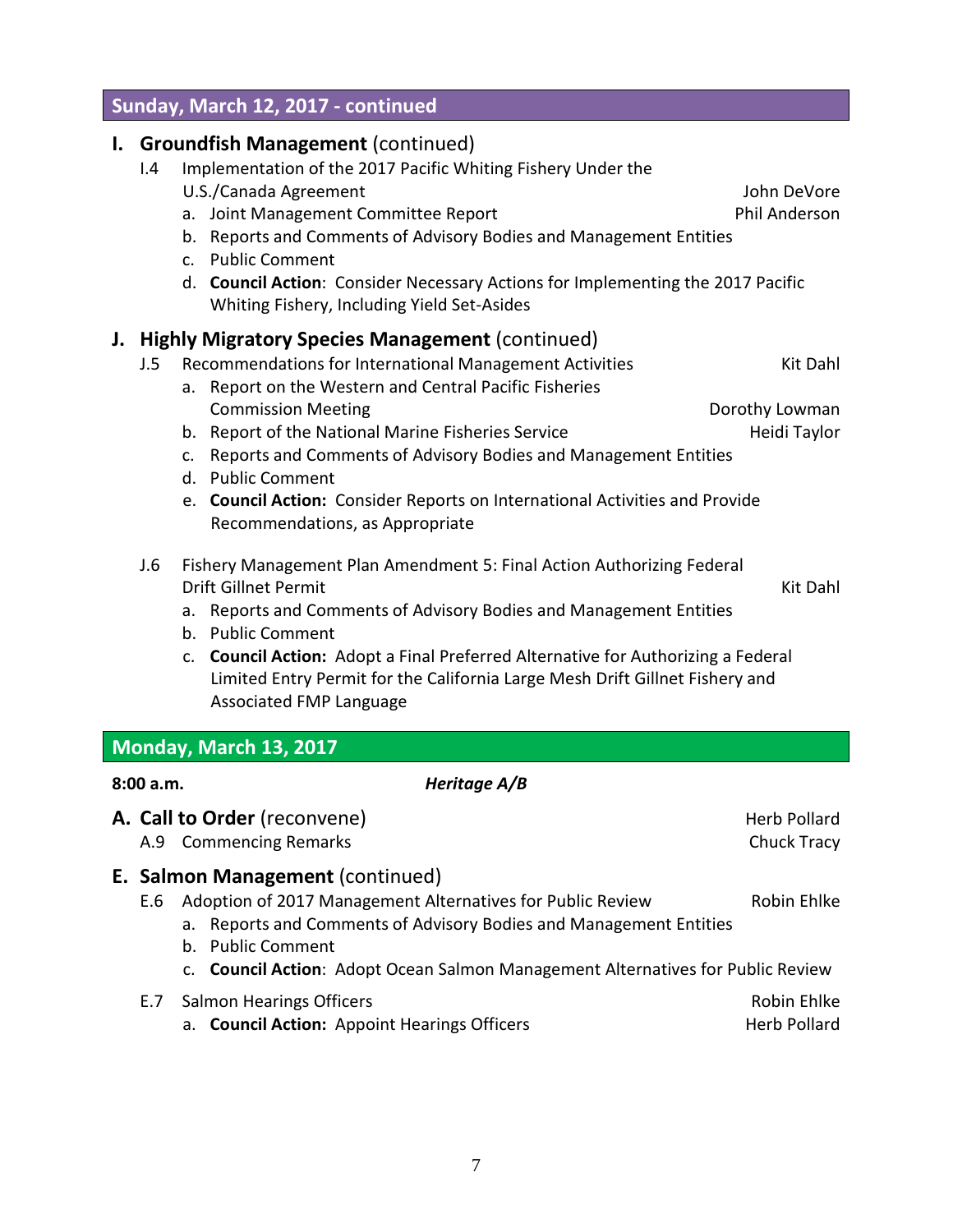# **Monday, March 13, 2017 - continued**

|     | <b>C. Administrative Matters (continued)</b>                                                                                                                                                                                                                                                |                    |
|-----|---------------------------------------------------------------------------------------------------------------------------------------------------------------------------------------------------------------------------------------------------------------------------------------------|--------------------|
| C.3 | Approval of Council Meeting Record<br>a. Council Action: Approve Previous Council Meeting Record                                                                                                                                                                                            | Herb Pollard       |
| C.4 | Membership Appointments and Council Operating Procedures<br>a. Reports and Comments of Advisory Bodies and Management Entities<br>b. Public Comment<br>c. Council Action: Consider Appointments to Council Committees and Advisory<br>Bodies; Adopt Changes to Council Operating Procedures | Mike Burner        |
|     | C.5 Future Council Meeting Agenda and Workload Planning<br>a. Reports and Comments of Advisory Bodies and Management Entities<br>b. Public Comment<br>c. Council Discussion and Guidance on Future Meeting Agenda and Workload<br>Planning                                                  | <b>Chuck Tracy</b> |

# **ADJOURN**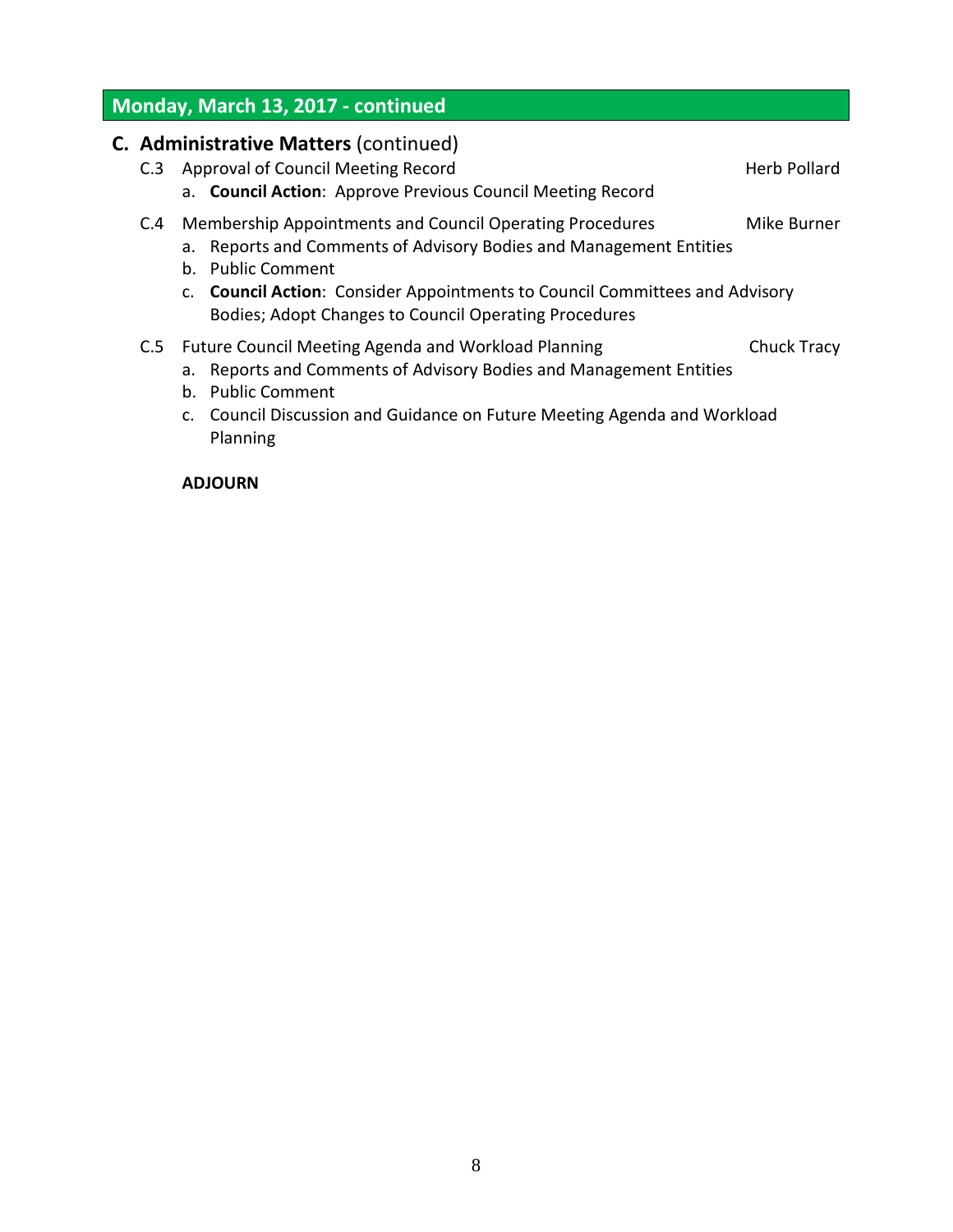# 238th Session of the Pacific Fishery Management Council March 7-13, 2017 SCHEDULE OF ANCILLARY MEETINGS

| Day 1-Tuesday, March 7, 2017                    |             |                     |
|-------------------------------------------------|-------------|---------------------|
|                                                 | <b>Time</b> | Location            |
| <b>Ecosystem Advisory Subpanel</b>              | 8:00 a.m.   | Discovery E         |
| Ecosystem Workgroup                             | 8:00 a.m.   | Discovery D         |
| <b>Habitat Committee</b>                        | 8:00 a.m.   | Heritage D          |
| Scientific and Statistical Committee            | 8:00 a.m.   | Heritage F          |
| <b>Council Secretariat</b>                      | 11:00 a.m.  | Alder Room          |
|                                                 |             |                     |
| Day 2-Wednesday, March 8, 2017                  |             |                     |
|                                                 | <b>Time</b> | Location            |
| <b>Council Secretariat</b>                      | 7:00 a.m.   | Alder Room          |
| California State Delegation                     | 7:00 a.m.   | Oak Room            |
| Oregon State Delegation                         | 7:00 a.m.   | Heritage D          |
| <b>Washington State Delegation</b>              | 7:00 a.m.   | Heritage E          |
| <b>Ecosystem Advisory Subpanel</b>              | 8:00 a.m.   | Discovery E         |
| Ecosystem Workgroup                             | 8:00 a.m.   | Discovery D         |
| Groundfish Advisory Subpanel                    | 8:00 a.m.   | Oak Room            |
| Groundfish Management Team                      | 8:00 a.m.   | Pine Room           |
| Salmon Advisory Subpanel                        | 8:00 a.m.   | Heritage D          |
| <b>Salmon Technical Team</b>                    | 8:00 a.m.   | Heritage C          |
| Scientific and Statistical Committee            | 8:00 a.m.   | Heritage F          |
| <b>Enforcement Consultants</b>                  | 3:00 p.m.   | <b>Willow Room</b>  |
| <b>Tribal Policy Group</b>                      | Ad Hoc      | <b>Hemlock Room</b> |
| <b>Tribal and Washington Technical Group</b>    | Ad Hoc      | Spruce Room         |
| Chair's Reception                               | 6:00 p.m.   | Discovery A/B       |
|                                                 |             |                     |
| Day 3-Thursday, March 9, 2017                   |             |                     |
|                                                 | <b>Time</b> | Location            |
| <b>Council Secretariat</b>                      | 7:00 a.m.   | Alder Room          |
| California State Delegation                     | 7:00 a.m.   | Oak Room            |
| <b>Oregon State Delegation</b>                  | 7:00 a.m.   | Heritage D          |
| <b>Washington State Delegation</b>              | 7:00 a.m.   | Heritage E          |
| Groundfish Advisory Subpanel                    | 8:00 a.m.   | Oak Room            |
| Groundfish Management Team                      | 8:00 a.m.   | Pine Room           |
| Highly Migratory Species Advisory Subpanel      | 8:00 a.m.   | Discovery E         |
| <b>Highly Migratory Species Management Team</b> | 8:00 a.m.   | Discovery D         |
| Salmon Advisory Subpanel                        | 8:00 a.m.   | Heritage D          |
| Salmon Technical Team                           | 8:00 a.m.   | Heritage C          |
| <b>Enforcement Consultants</b>                  | Ad Hoc      | <b>Willow Room</b>  |
| <b>Tribal Policy Group</b>                      | Ad Hoc      | <b>Hemlock Room</b> |
| Tribal and Washington Technical Group           | Ad Hoc      | Spruce Room         |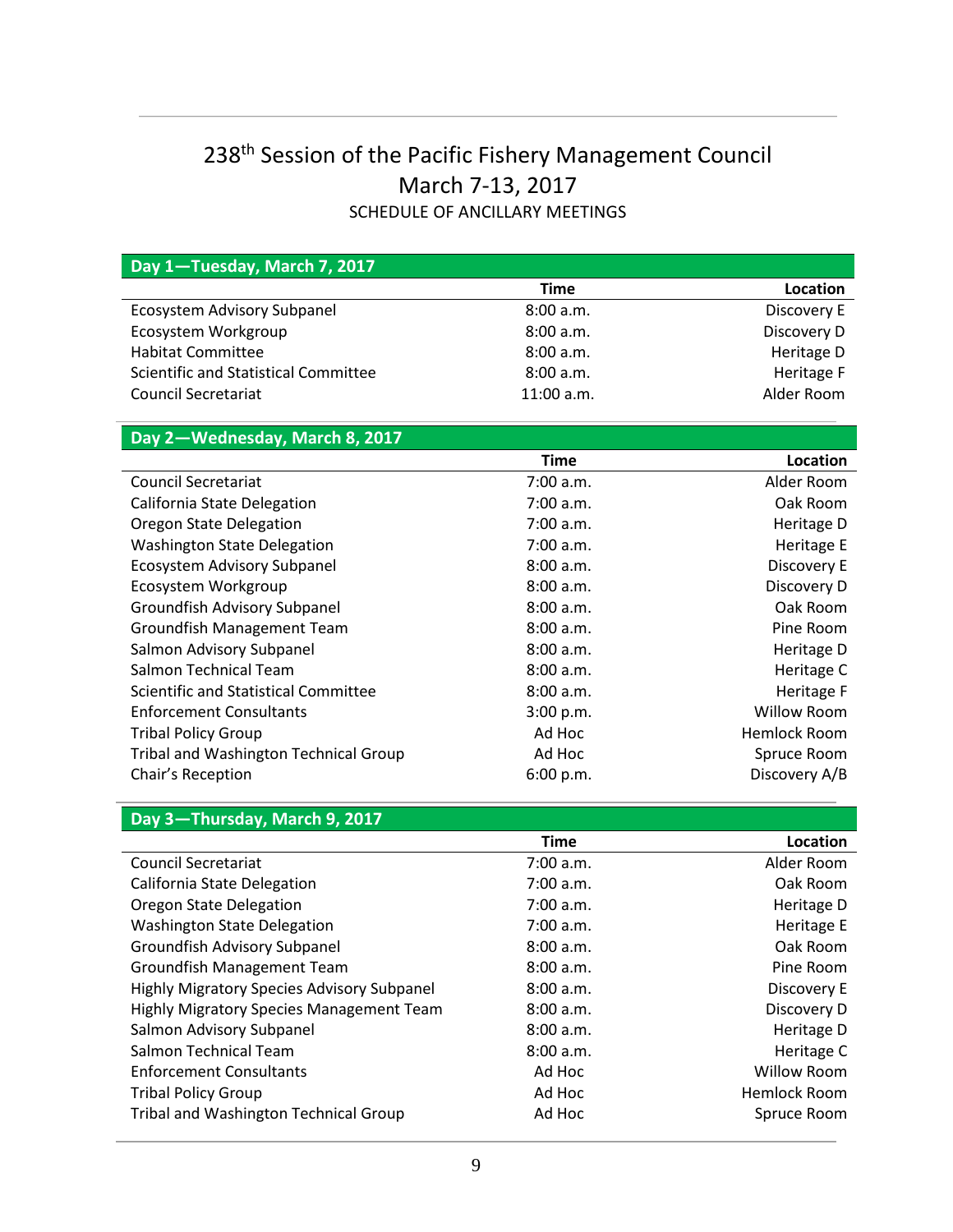| Day 4-Friday, March 10, 2017                      |             |                    |
|---------------------------------------------------|-------------|--------------------|
|                                                   | <b>Time</b> | Location           |
| <b>Council Secretariat</b>                        | 7:00 a.m.   | Alder Room         |
| California State Delegation                       | 7:00 a.m.   | Oak Room           |
| <b>Oregon State Delegation</b>                    | 7:00 a.m.   | Heritage D         |
| <b>Washington State Delegation</b>                | 7:00 a.m.   | Heritage E         |
| Groundfish Advisory Subpanel                      | 8:00 a.m.   | Oak Room           |
| <b>Groundfish Management Team</b>                 | 8:00 a.m.   | Pine Room          |
| <b>Highly Migratory Species Advisory Subpanel</b> | 8:00 a.m.   | Discovery E        |
| Highly Migratory Species Management Team          | 8:00 a.m.   | Discovery D        |
| Salmon Advisory Subpanel                          | 8:00 a.m.   | Heritage D         |
| Salmon Technical Team                             | 8:00 a.m.   | Heritage C         |
| <b>Enforcement Consultants</b>                    | Ad Hoc      | <b>Willow Room</b> |
| <b>Tribal Policy Group</b>                        | Ad Hoc      | Hemlock Room       |
| Tribal and Washington Technical Group             | Ad Hoc      | Spruce Room        |

# **Day 5—Saturday, March 11, 2017**

|                                                   | <b>Time</b> | Location           |
|---------------------------------------------------|-------------|--------------------|
| <b>Council Secretariat</b>                        | 7:00 a.m.   | Alder Room         |
| California State Delegation                       | 7:00 a.m.   | Oak Room           |
| Oregon State Delegation                           | 7:00 a.m.   | Heritage D         |
| <b>Washington State Delegation</b>                | 7:00 a.m.   | Heritage E         |
| Groundfish Advisory Subpanel                      | 8:00 a.m.   | Oak Room           |
| <b>Groundfish Management Team</b>                 | 8:00 a.m.   | Pine Room          |
| <b>Highly Migratory Species Advisory Subpanel</b> | 8:00 a.m.   | Discovery E        |
| Highly Migratory Species Management Team          | 8:00 a.m.   | Discovery D        |
| Salmon Advisory Subpanel                          | 8:00 a.m.   | Heritage D         |
| Salmon Technical Team                             | 8:00a.m.    | Heritage C         |
| <b>Enforcement Consultants</b>                    | Ad Hoc      | <b>Willow Room</b> |
| <b>Tribal Policy Group</b>                        | Ad Hoc      | Hemlock Room       |
| Tribal and Washington Technical Group             | Ad Hoc      | Spruce Room        |

# **Day 6—Sunday, March 12, 2017**

|                                            | <b>Time</b> | Location            |
|--------------------------------------------|-------------|---------------------|
| <b>Council Secretariat</b>                 | 7:00 a.m.   | Alder Room          |
| California State Delegation                | 7:00 a.m.   | Oak Room            |
| Oregon State Delegation                    | 7:00 a.m.   | Heritage D          |
| <b>Washington State Delegation</b>         | 7:00 a.m.   | Heritage E          |
| Highly Migratory Species Advisory Subpanel | 8:00 a.m.   | Discovery E         |
| Highly Migratory Species Management Team   | 8:00a.m.    | Discovery D         |
| Salmon Advisory Subpanel                   | 8:00a.m.    | Heritage D          |
| Salmon Technical Team                      | 8:00 a.m.   | Heritage C          |
| <b>Enforcement Consultants</b>             | Ad Hoc      | Willow Room         |
| <b>Tribal Policy Group</b>                 | Ad Hoc      | <b>Hemlock Room</b> |
| Tribal and Washington Technical Group      | Ad Hoc      | Spruce Room         |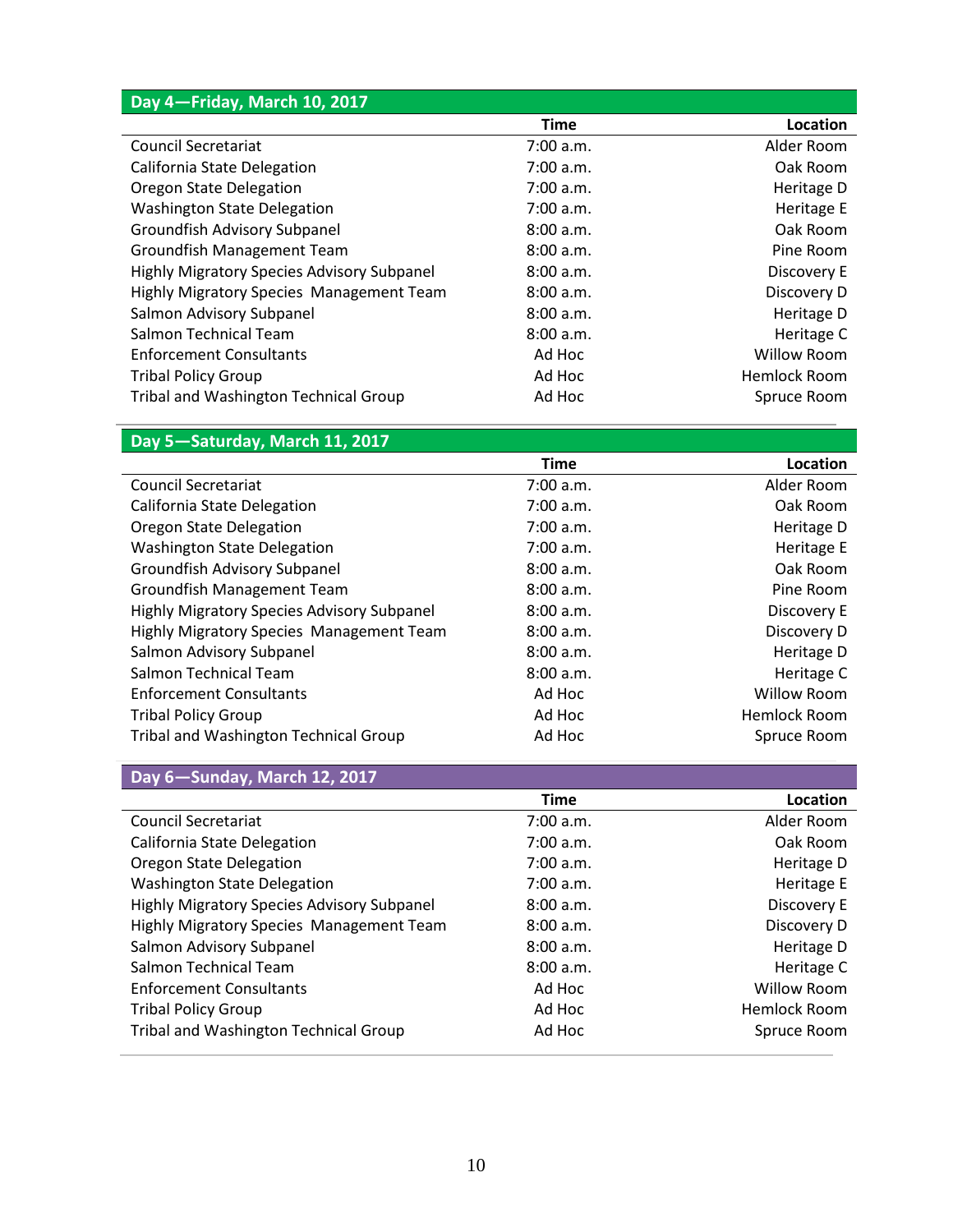| Day 7-Monday, March 13, 2017       |           |            |
|------------------------------------|-----------|------------|
|                                    | Time      | Location   |
| <b>Council Secretariat</b>         | 7:00 a.m. | Alder Room |
| California State Delegation        | 7:00 a.m. | Oak Room   |
| <b>Oregon State Delegation</b>     | 7:00 a.m. | Heritage D |
| <b>Washington State Delegation</b> | 7:00 a.m. | Heritage E |

PFMC 2/15/2017 3:16 PM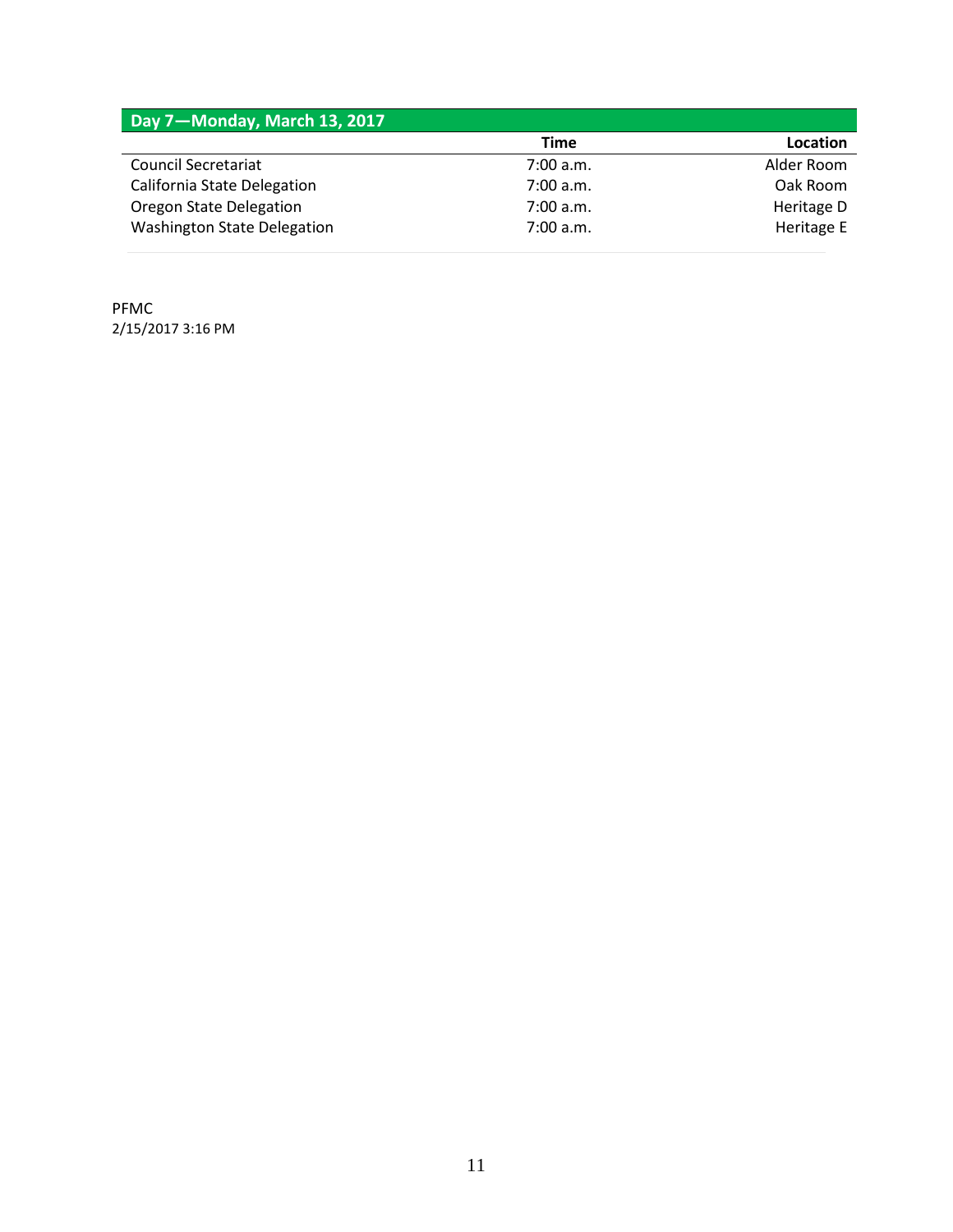# **PROPOSED PACIFIC COUNCIL MEETING AGENDA, MARCH 7-13, 2017 IN VANCOUVER, WASHINGTON 2/15/2017 3:16 PM**

| Wed, Mar 8                                                                                                                                                                                                                                                                                                                                                                                                                                                                                                                                                                         | Thu, Mar 9                                                                                                                                                                                                                                                                                                                                                                             | Fri, Mar 10                                                                                                                                                                                                                                                                                                                                                                                                                                                                                                                                      | Sat, Mar 11                                                                                                                                                                                                                                                                                                                                                                                                                                                                                                           | Sun, Mar 12                                                                                                                                                                                                                                                                                                                                                                                                                                                                                                      | Mon, Mar 13                                                                                                                                                                                                                                                                                                                                                                      |
|------------------------------------------------------------------------------------------------------------------------------------------------------------------------------------------------------------------------------------------------------------------------------------------------------------------------------------------------------------------------------------------------------------------------------------------------------------------------------------------------------------------------------------------------------------------------------------|----------------------------------------------------------------------------------------------------------------------------------------------------------------------------------------------------------------------------------------------------------------------------------------------------------------------------------------------------------------------------------------|--------------------------------------------------------------------------------------------------------------------------------------------------------------------------------------------------------------------------------------------------------------------------------------------------------------------------------------------------------------------------------------------------------------------------------------------------------------------------------------------------------------------------------------------------|-----------------------------------------------------------------------------------------------------------------------------------------------------------------------------------------------------------------------------------------------------------------------------------------------------------------------------------------------------------------------------------------------------------------------------------------------------------------------------------------------------------------------|------------------------------------------------------------------------------------------------------------------------------------------------------------------------------------------------------------------------------------------------------------------------------------------------------------------------------------------------------------------------------------------------------------------------------------------------------------------------------------------------------------------|----------------------------------------------------------------------------------------------------------------------------------------------------------------------------------------------------------------------------------------------------------------------------------------------------------------------------------------------------------------------------------|
| <b>CLOSED EXECUTIVE SESSION</b><br>Discuss Litigation &<br>Personnel Matters (1 hr)<br>A. CALL TO ORDER 9 AM<br>1-4. Opening Remarks,<br>Roll Call, ED Report,<br>Approve Agenda<br>$(30 \text{ min})$<br><b>B. OPEN COMMENT</b><br>1. Comments on Non-<br>Agenda Items (30 min)<br><b>C. ADMINISTRATIVE</b><br>1. NMS Coordination<br>Report (1 hr)<br><b>D. HABITAT</b><br>1. Current Habitat<br>Issues (1 hr)<br><b>E. SALMON</b><br>1. NMFS Report (1 hr)<br><b>F. ECOSYSTEM</b><br>1. CCE and IEA Report<br>(2 <sub>hr</sub> )<br>2. Sablefish Ecosystem<br>Indicators (1 hr) | <b>F. ECOSYSTEM</b><br>3. Review of Fishery<br>Ecosystem Plan<br>Initiatives (3 hr)<br><b>G. ENFORCEMENT</b><br>1. USCG Annual<br>Report (1 hr)<br><b>E. SALMON</b><br>2. Review of 2016<br>Fisheries & Summary<br>of 2017 Stock<br>Forecasts (1 hr)<br>3. Identify<br>Management<br>Objectives &<br>Preliminary<br>Definition of 2017<br>Management<br>Alternatives<br>(3 hr 30 mins) | <b>H. PACIFIC HALIBUT</b><br>1. Annual IPHC<br>Meeting Rpt. & Data<br><b>Request Update</b><br>(1 hr 30 min)<br>2. Incidental Catch<br>Limits: Options for<br>Salmon Troll & Final<br>for Fixed Gear<br>Sablefish Fisheries<br>(30 min)<br><b>C. ADMINISTRATIVE</b><br>2. National Standard<br>1 Guidelines<br>Carryover Guidance<br>(1 hr)<br><b>I. GROUNDFISH</b><br>1. ESA Salmon<br><b>Bycatch Consultation</b><br>Analysis (3 hr)<br><b>E. SALMON</b><br>4. Recommendations<br>for 2017 Management<br><b>Alternative Analysis</b><br>(2 hr) | <b>J. HIGHLY MIGRATORY</b><br><b>SPECIES</b><br>1. NMFS Rpt. (1 hr)<br>2. Update on Deep<br>Set Buoy Gear EFP<br>results (2 hr)<br>3. EFPs - Initial<br>Review/Final<br>Approval (1 hr)<br>4. FMP A-4 : Status<br>Determination<br>Criteria Preliminary<br>Action<br>(1 hr 30 min)<br><b>I. GROUNDFISH</b><br>2. Groundfish<br>Science Workshops<br>and Assessment<br><b>Methodology Review</b><br>Reports (1 hr 30 min)<br><b>E. SALMON</b><br>5. Further Direction<br>for 2017<br>Management<br>Alternatives (1 hr) | <b>I. GROUNDFISH</b><br>3. Inseason<br>Management Incl.<br>Carryover (1 hr)<br>4. Implementation<br>of 2017 Pacific<br><b>Whiting Fishery</b><br>under U.S.-Canada<br><b>Whiting Agreement</b><br>(1 <sub>hr</sub> )<br><b>J. HIGHLY MIGRATORY</b><br><b>SPECIES</b><br>5. Recommend<br>International Mgt.<br>Activities (2 hr)<br>6. Authorizing<br><b>Federal Drift Gillnet</b><br>Permit: FPA (4 hr)<br>Time estimates<br>are approximate;<br>not reliable for<br>planning<br>attendance or<br>participation. | <b>E. SALMON</b><br>6. Adopt 2017<br>Management<br>Alternatives for<br><b>Public Review</b><br>(1 hr 30 min)<br>7. Appoint Salmon<br><b>Hearing Officers</b><br>(15 min)<br><b>C. ADMINISTRATIVE</b><br>3. Approve Council<br><b>Meeting Record</b><br>(15 min)<br>4. Membership<br>Appointments &<br>COPs (15 min)<br>5. Future Meeting<br>Agenda & Workload<br>Planning (1 hr) |
| 8 hr                                                                                                                                                                                                                                                                                                                                                                                                                                                                                                                                                                               | 8.5 hr                                                                                                                                                                                                                                                                                                                                                                                 | 8 hr                                                                                                                                                                                                                                                                                                                                                                                                                                                                                                                                             | 8 hr                                                                                                                                                                                                                                                                                                                                                                                                                                                                                                                  | 8 hr                                                                                                                                                                                                                                                                                                                                                                                                                                                                                                             | 3.25 hr                                                                                                                                                                                                                                                                                                                                                                          |
| 7 am Secretariat<br>8 am SSC<br>8 am GAP & GMT<br>8 am EAS & EWG<br>8 am SAS & STT<br>3 pm EC<br>Ad Hoc Tribal Policy<br>Ad Hoc WA/Tribal Tech                                                                                                                                                                                                                                                                                                                                                                                                                                     | 7 am Secretariat<br>8 am HMSAS & MT<br>8 am GAP & GMT<br>8 am SAS & STT<br>Ad Hoc EC<br>Ad Hoc Tribal Policy<br>Ad Hoc WA/Tribal Tech                                                                                                                                                                                                                                                  | 7 am Secretariat<br>8 am HMSAS & MT<br>8 am GAP & GMT<br>8 am SAS & STT<br>Ad Hoc EC<br>Ad Hoc Tribal Policy<br>Ad Hoc WA/Tribal Tech                                                                                                                                                                                                                                                                                                                                                                                                            | 7 am Secretariat<br>8 am HMSAS & MT<br>8 am GAP & GMT<br>8 am SAS & STT<br>Ad Hoc EC<br>Ad Hoc Tribal Policy<br>Ad Hoc WA/Tribal                                                                                                                                                                                                                                                                                                                                                                                      | 7 am Secretariat<br>8 am HMSAS & MT<br>8 am SAS & STT<br>Ad Hoc EC<br>Ad Hoc Tribal Policy<br>Ad Hoc WA/Tribal                                                                                                                                                                                                                                                                                                                                                                                                   | 7 am State Delegations<br>7 am Secretariat                                                                                                                                                                                                                                                                                                                                       |
|                                                                                                                                                                                                                                                                                                                                                                                                                                                                                                                                                                                    | 7 am State Delegations<br>6 pm Chair's Reception                                                                                                                                                                                                                                                                                                                                       | 7 am State Delegations                                                                                                                                                                                                                                                                                                                                                                                                                                                                                                                           | 7 am State Delegations                                                                                                                                                                                                                                                                                                                                                                                                                                                                                                | 7 am State Delegations<br>Tech                                                                                                                                                                                                                                                                                                                                                                                                                                                                                   | 7 am State Delegations<br>Tech                                                                                                                                                                                                                                                                                                                                                   |

2/15/2017 3:03 PM U:\!PFMC\MEETING\2017\March - Hilton Vancouver\Agenda - A\March17QR\_MARCHBB\_Final.docx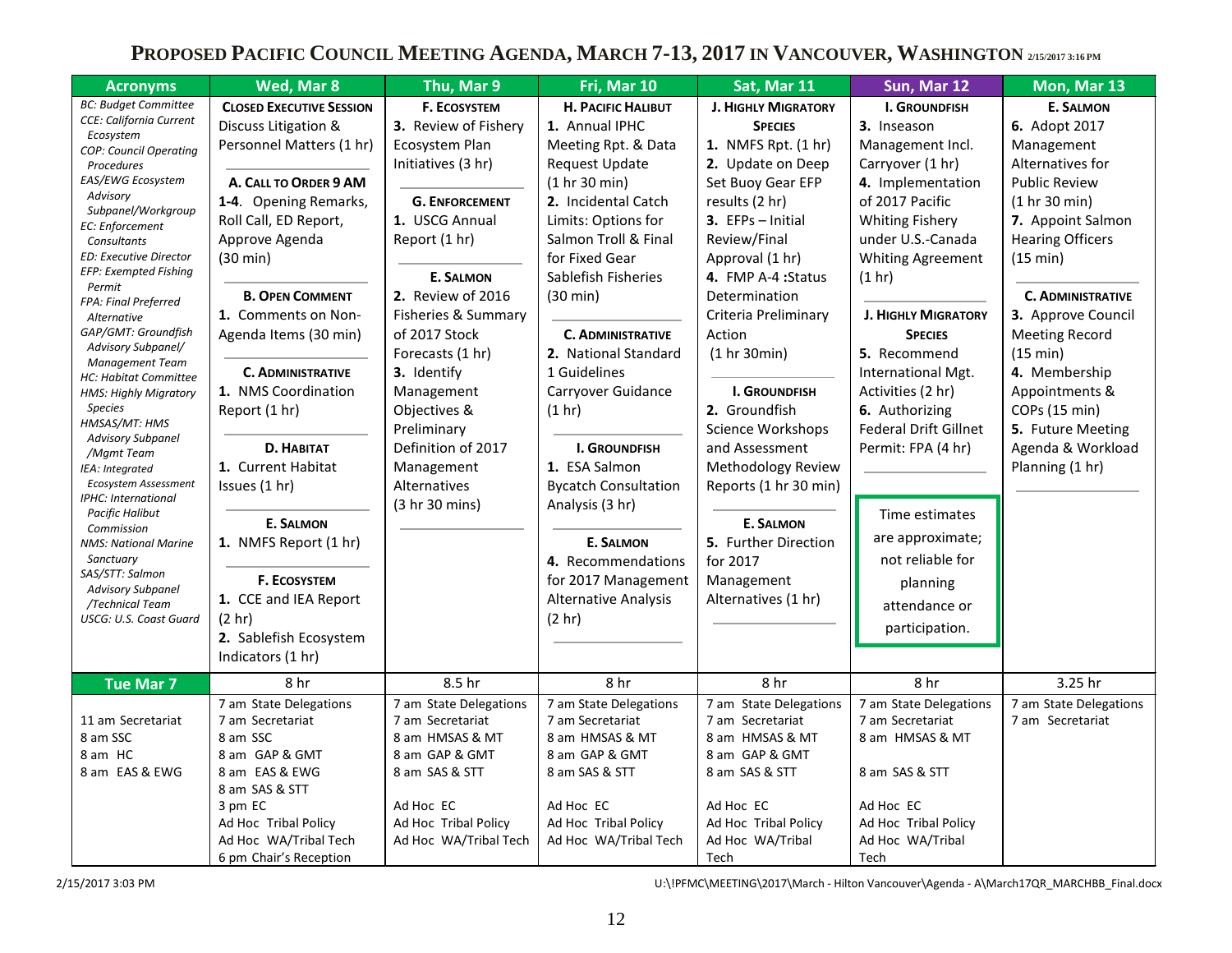#### Columbia Avenue **Pacific Fishery Management Council—March Council Meeting—Hotel Map**

# CONVENTION CENTER ENTRANCE



1st Floor Meeting Space



West 6th Street